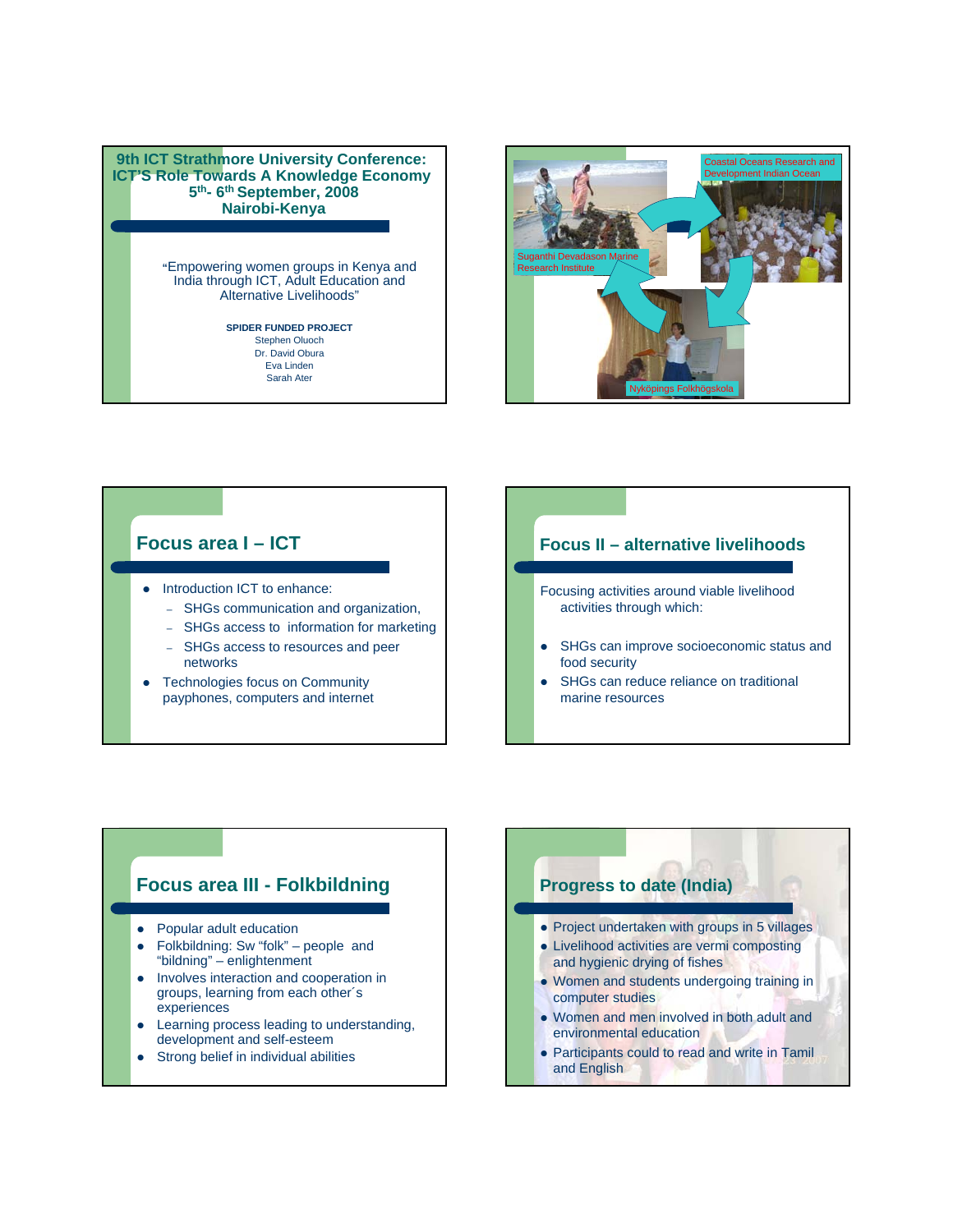#### **Outcomes (India)**

- Computer centers set up in all villages
- Women able to help children in basic studies
- Greater awareness in spending money due to ability to perform calculations
- Increased income due to higher value of hygienically handled fish

#### **Progress to date (Kenya I)**

- 10 groups incorporated in year 2 of the project
- Livelihood activities are poultry farming, Small Scale Businesses, Gardening, Conservation and ecotourism
- Group members trained in computer use
- and Community payphone handling
- Groups received computer equipment
- and Community payphones



#### **Progress to date (Kenya II)**

- Training all groups on book keeping skills
- Training on literacy skills
- Training on group dynamics conducted
- Financial support for 4 groups for electricity installation and establishment of computer center
- Financial support for 7 groups for capital expansion

#### **Outcomes (Kenya)**

- Regular communication and collaboration amongst SHGs, stakeholders and project team
- Faster and cheaper access to service providers e.g. poultry feed suppliers, tourist hotels
- Additional income from pay phones and expanded livelihood projects
- Increased demand for computers and training

#### **Challenges (Kenya)**

- Limited electricity network in rural areas and reduced access to internet connectivity options
- Groups involved in poultry farming face stiff competition
- Group involved in ecotourism project affected by recent decline of tourists
- Commitment of some group members to literacy classes
- Financial resource limitation

#### **Lessons learnt**

- Foundations for effective ICT use need to be provided:
	- Basic/adult education
	- Physical infrastructure-electricity, room, etc.
	- Supportive policies/infrastructure
- Group organization skills, capacity and increased awareness are essential
- ICT opens avenues for alternative livelihood options for people to improve their lives